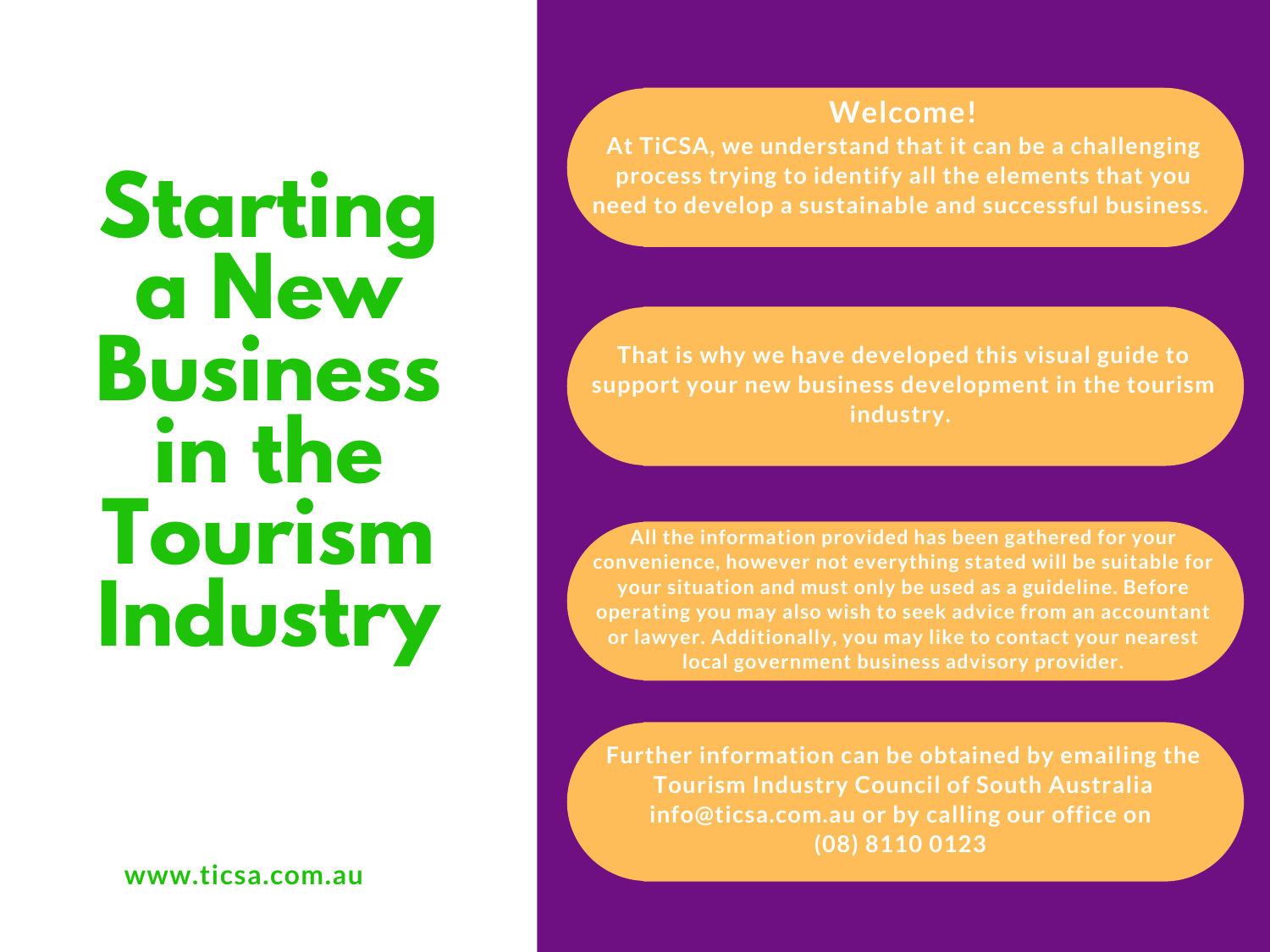### HOW TO SUCCESSFULLY START YOUR BUSINESS IN THE TOURISM INDUSTRY

GUIDELINES TO ASSIST YOU WITH INITIAL START-UP AND SECTOR RELEVANT INFORMATION



\*Become a member of TiCSA to gain access to opportunities to grow your business and develop industry connections across South Australia\* www.ticsa.com.au/membership-page/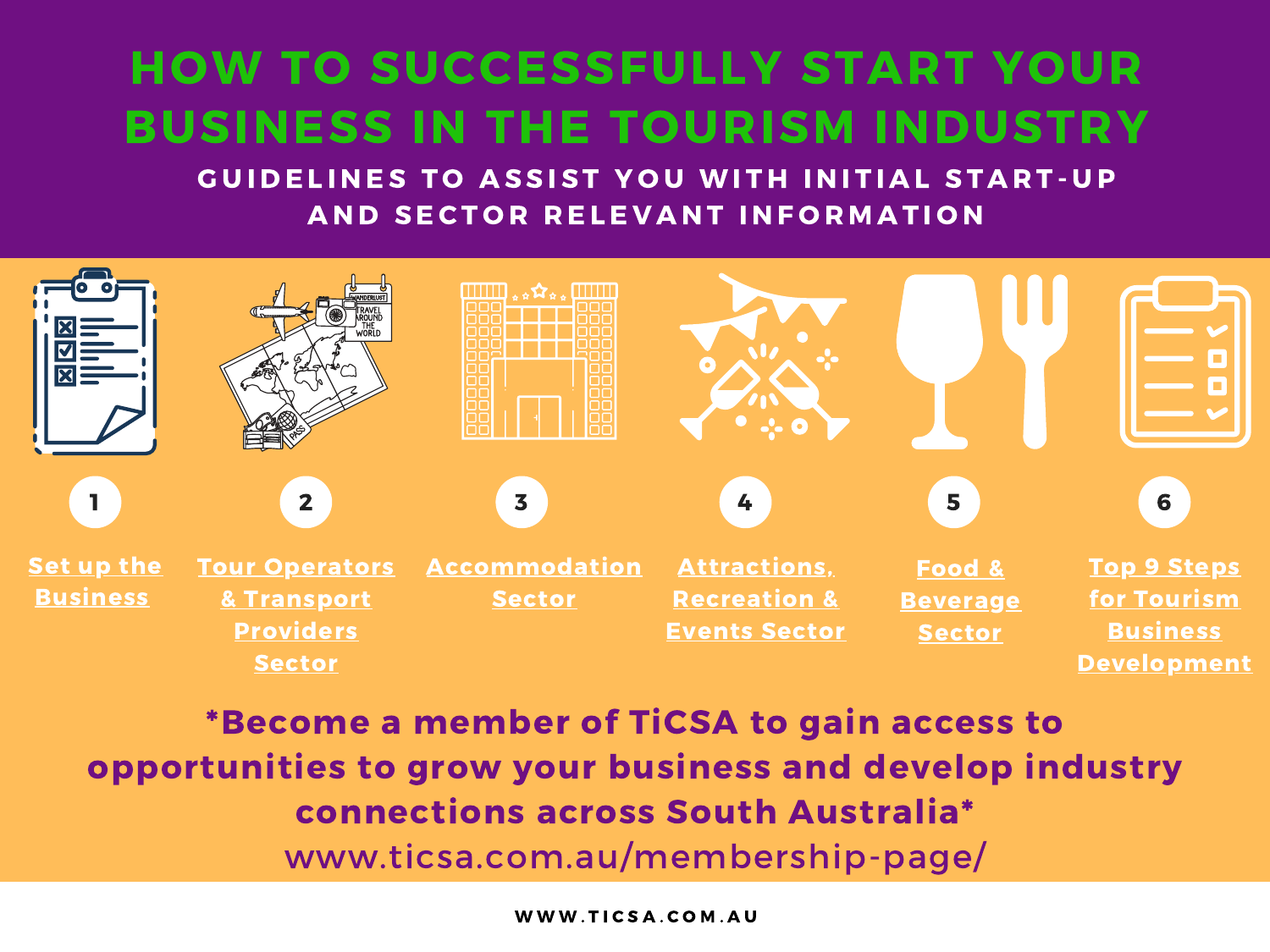# Set Up the Business

Decide on the business structure, acquire an ABN, register your business name, tax registration and insurance.

### The Steps to Setting Up Your Business.

**Business Structure:** Decide if you want to run your business as a sole trader, company, partnership or trust. The business structure will depend on your business needs, start-up expenses and level of control you have over the business and business operations.

**Australian Business Number (ABN):** In order to register your business you will need an 11 digit number that identifies your business to the government and community.

**Business Name:** This will be the name that your business operates under and should represent the image you wish to convey to customers.

**Tax Registration:** Regardless of which business structure you choose to operate under, you must have a tax file number (TFN) to be able to start a business.

**Insurance:** Having some form of business insurance is important to protect your assets and to minimise the risk of liabilities.

For detailed information on how to set up your business visit the Australian Government 'Starting a Business Guide'. https://www.business.gov.au/Guide/Starting

For more information on insurance visit Finder 'Types of Business Insurance'.

https://www.finder.com.au/types-of-business-insurance-in-australia

#### \*Become accredited to gain access to tools and templates to start up your business\*

#### https://ticsa.com.au/industry-programs/qualitytourism-framework/quality-tourism-accreditation/

If you are endeavouring to develop a new business, attending informative events and workshops can help improve your knowledge of the tourism industry, identify market changes and provide you with the opportunity to connect and network with other members and business leaders in the industry.

A great step towards gaining information about the tourism industry is to become a member of TiCSA. A TiCSA membership offers valuable opportunities to grow your business and to develop industry connections across South Australia.

As part of your membership you'll receive access to the **Quality Tourism Framework** which will provide you with tools and templates that can help you develop your business, marketing and operational plans.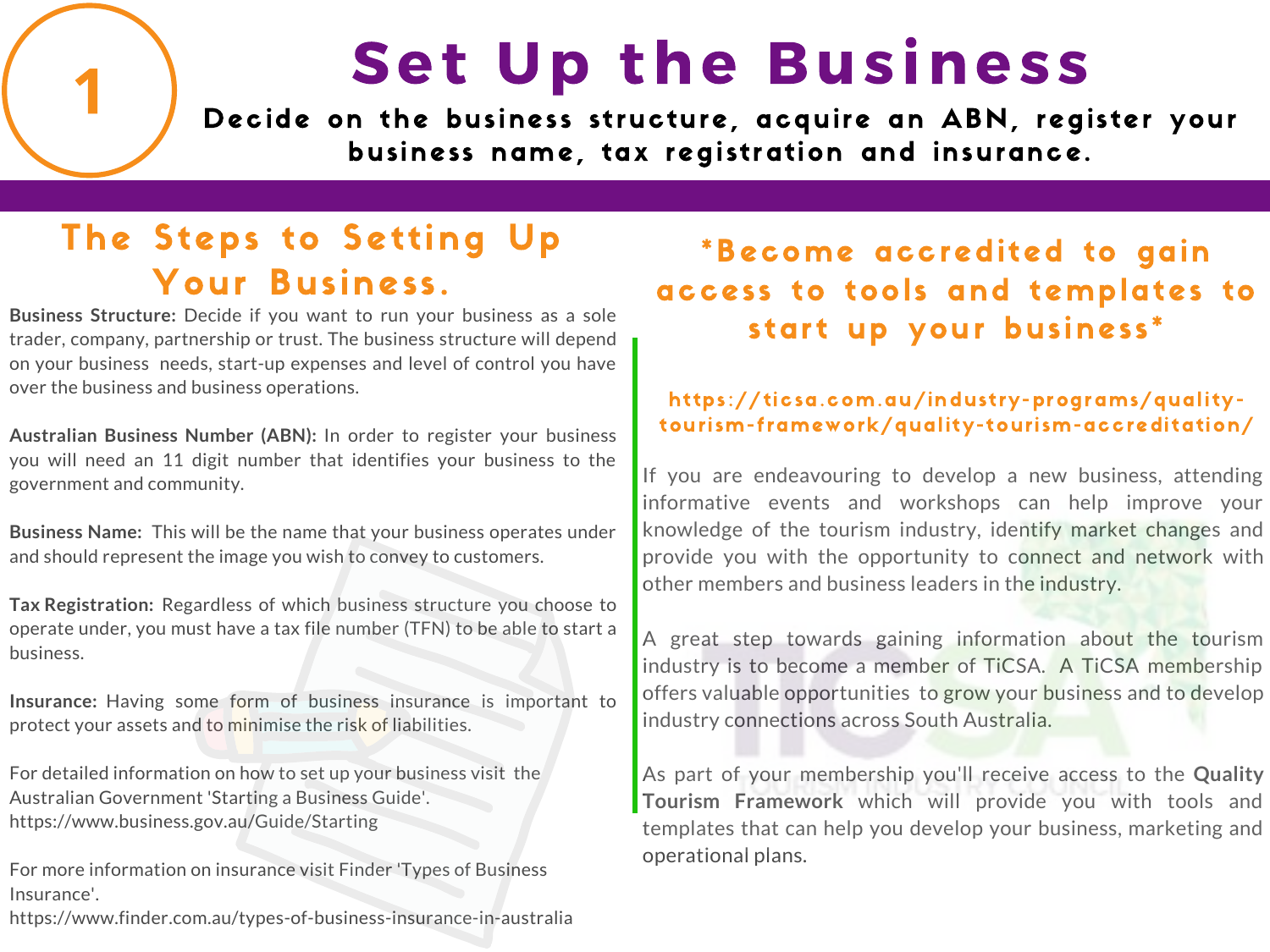## **Tour & Transport Operators**

Tour and transport operators are passionate about what they do and aim to share their knowledge and experience with the community.

Before starting your tourism business, it may be necessary for you to obtain certain licenses and permits to be able to run a successful business.

 $\overline{\mathbf{2}}$ 



- **Commercial Tour Operator License.**
- **Permit to undertake activities in Australian Government Parks and Reserves - Australian Government (Including Marine Reserves).**
- **Become a member of the Australian Federation of Travel Agents (AFTA).**
- **Driver's license and classification.**
- **Explore the National Heavy Vehicle Regulator (NHVR).**
- **Large Passenger Vehicle Operator Accreditation Certificate & Small Passenger Vehicle Operator Accreditation Certificate.**
- **Roadworthy Inspection.**

.



- **Commercial Pilot's License.**
- **Certificate of Airworthiness.**
- **Air Operators Certificate (AOC).**

- **Comply with the National Standard for Commercial Vessels (NSCV).**
- **License to operate a motor boat.**
- **License to operate a houseboat.**

#### \*Advice from the Industry\*

Tour operators are friendly, fun and factual. People on tours want an engaging experience with a credible, entertaining and knowledgeable guide. Personality, passion and understanding your audience play a large role in delivering a memorable adventure.

Research is important. You should conduct market research and learn about business operations to identify if you have a viable business idea. Gaining experience and training in the industry will help you develop your knowledge and skills and identify if this really is the right business opportunity for you.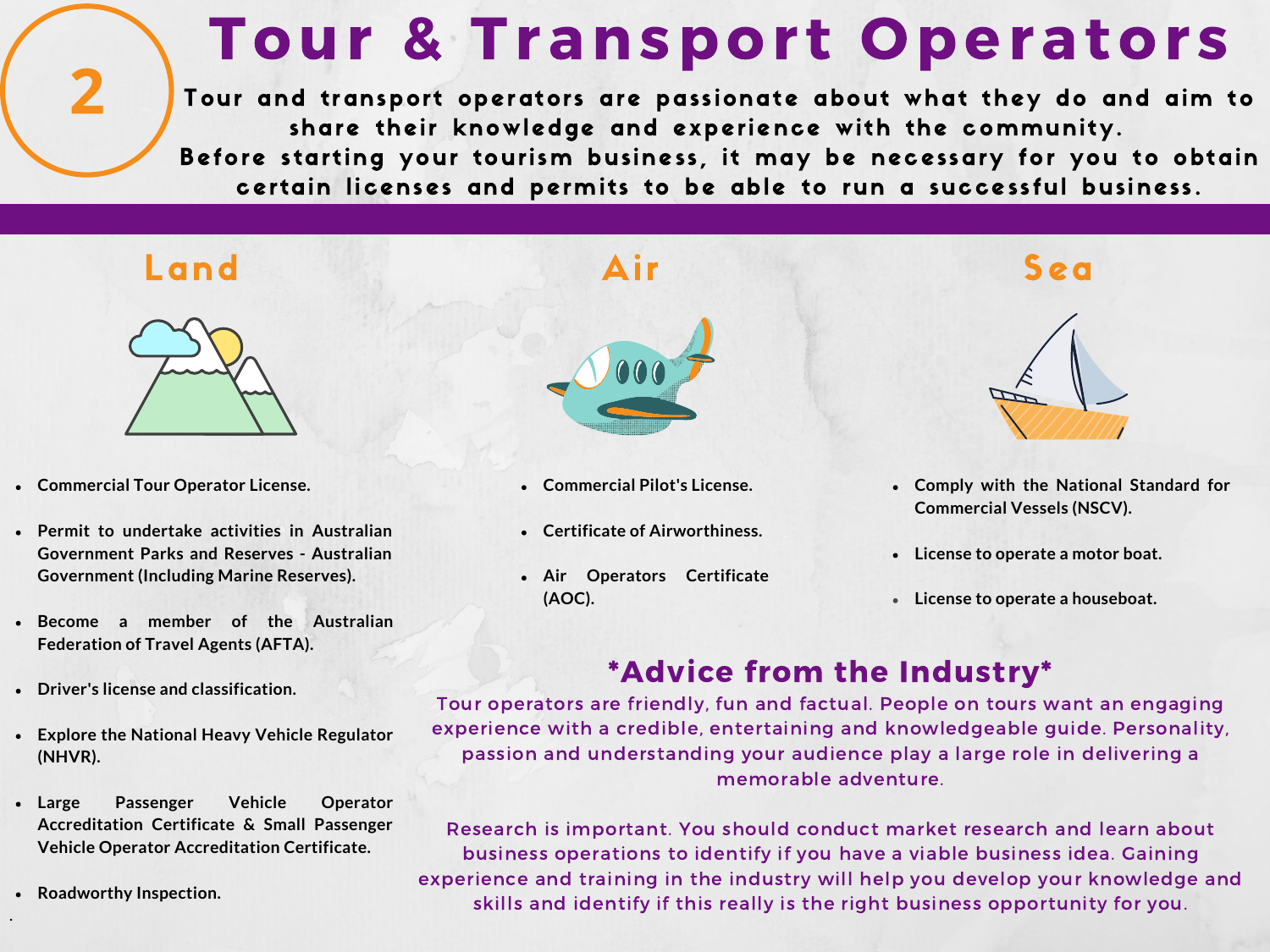### **Accommodation**

Accommodation provides a home away from home and can cover a variety of businesses including hotels, motels, serviced apartments, bed  $\delta$  breakfast and caravan and camping parks.

### Licenses, permits and guidelines for your cons ideration.

**Review the Australian Competition & Consumer Commission (ACCC)**

**guide.**

- **Become a member of the Australian Hotels Association (AHA).**
- **Become a member of the Hosted Accommodation Australia Ltd (HAA).**

**Lodging House License.**

**Planning and Property.**

**Public Swimming Pools & Spa Pools.**

- **License to Play Music in Motels and Other Accommodation.**
	- **License to Play Music in a Hotel, Pub, Tavern or Bar.**
- **Certain States may require you to obtain approval to operate a caravan park or camping grounds.**
- **Check with your local council if you need a license to hold an event at a bed and breakfast.**

**For information about food standards and liquor licenses, visit the 'Food and Beverage' page.**



#### \*Advice from the Industry\*

It is a great idea to do your market research before opening a hosted accommodation business. This includes reviewing other operators in your area and assessing their business offerings, prices and location. This research will help you identify market niches and formulate your unique selling point (USP). Your USP will help you to develop your core product and pinpoint your target market, which will be key in ensuring you use your marketing budget wisely.

It is also really important to join your state tourism body, which will support you by offering opportunities to network, become accredited and apply for state and national tourism awards.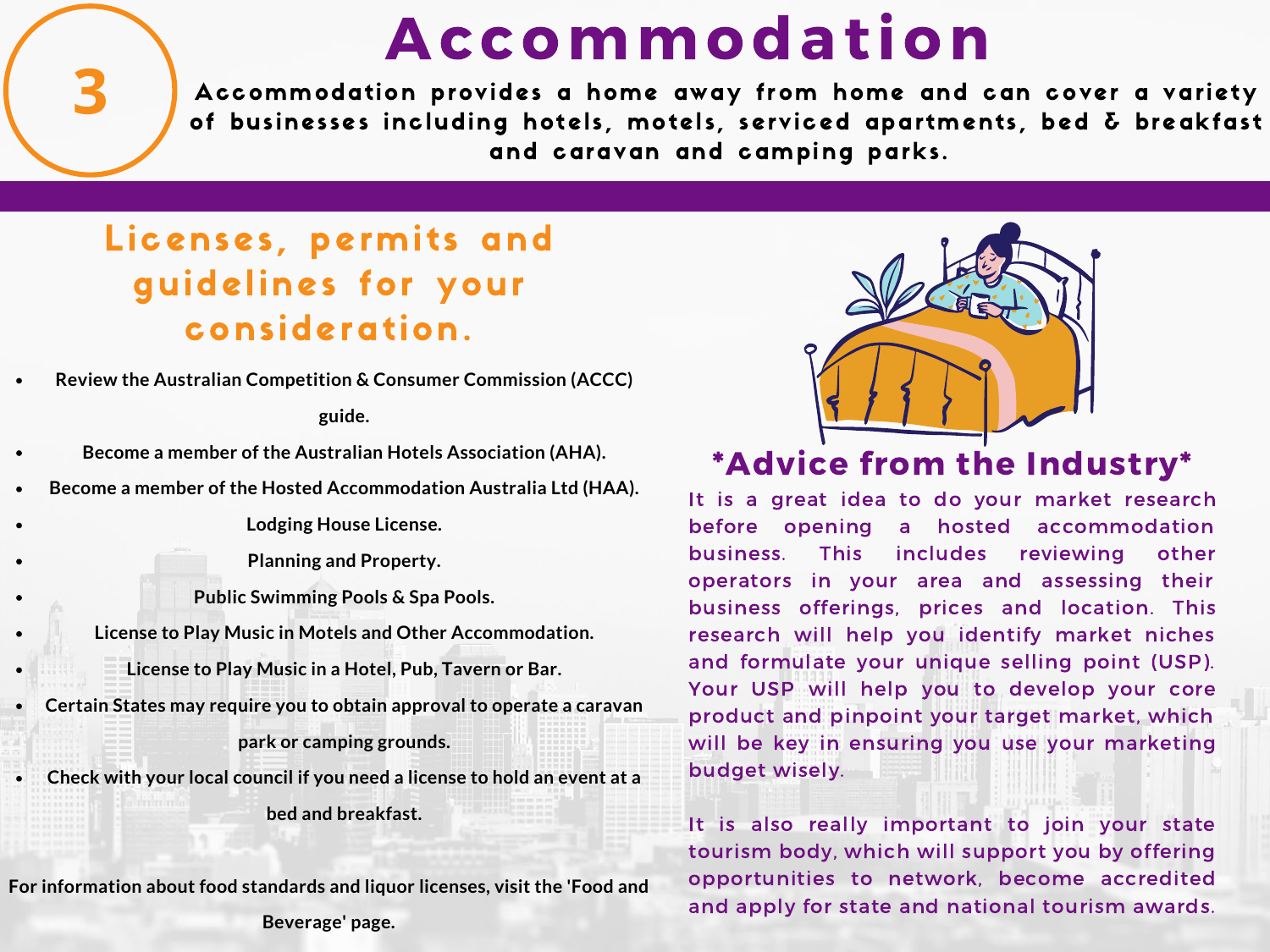# Attractions, Recreation & Events

Attractions, recreational activities and events can be a great way to provide both domestic and international visitors with an engaging and entertaining experience.

#### Events Courts business.<br>Attractions δ Recreation Considerations to help you start up a safe and responsible tourism business.

- **Review the Adventure Activity Standards:** Guidelines which cover a wide variety of activities.
- **Abseiling & Rock Climbing:** Consult The Professional Association of Climbing Instructors Pty Ltd.
- **Rafting:** The International Rafting Federation (IRF) is the official governing body for rafting sport.
- **Recreational Scuba Diving:** Requires diver certification. Consider the Professional Association of Diving Instructors (PADI).
- **Snow Sports:** Read the guidelines on SnowSafe Australia and consider becoming a member of the Australian Ski Areas Association (ASAA).
- **Quad Bike's:** Adhere to The Consumer Goods (Quad Bikes) Safety Standards 2019.
- **Recreational Fishing:** Each State and region will have their own fishing requirements, licenses and permits. Consult with your local council before commencing business operations.
- **Approval to conduct commercial activities on council park-lands, reserves, rivers or lakes.**
- **Music Event License.**
- **Events Consideration: If you operate a bed and breakfast, your local council may require you to obtain a license to run events at/on your property.**

**For information about food standards and liquor licenses, visit the 'Food and Beverage' page.**

#### \*Advice from the Industry\*

Anybody wanting to start a new business in the tourism industry should do their market research. There are a number of providers already established within the industry and adventure tourism businesses can take a long time to become successful. If you do not have the financial backing for a long-term investment, then you may want to rethink your strategic planning.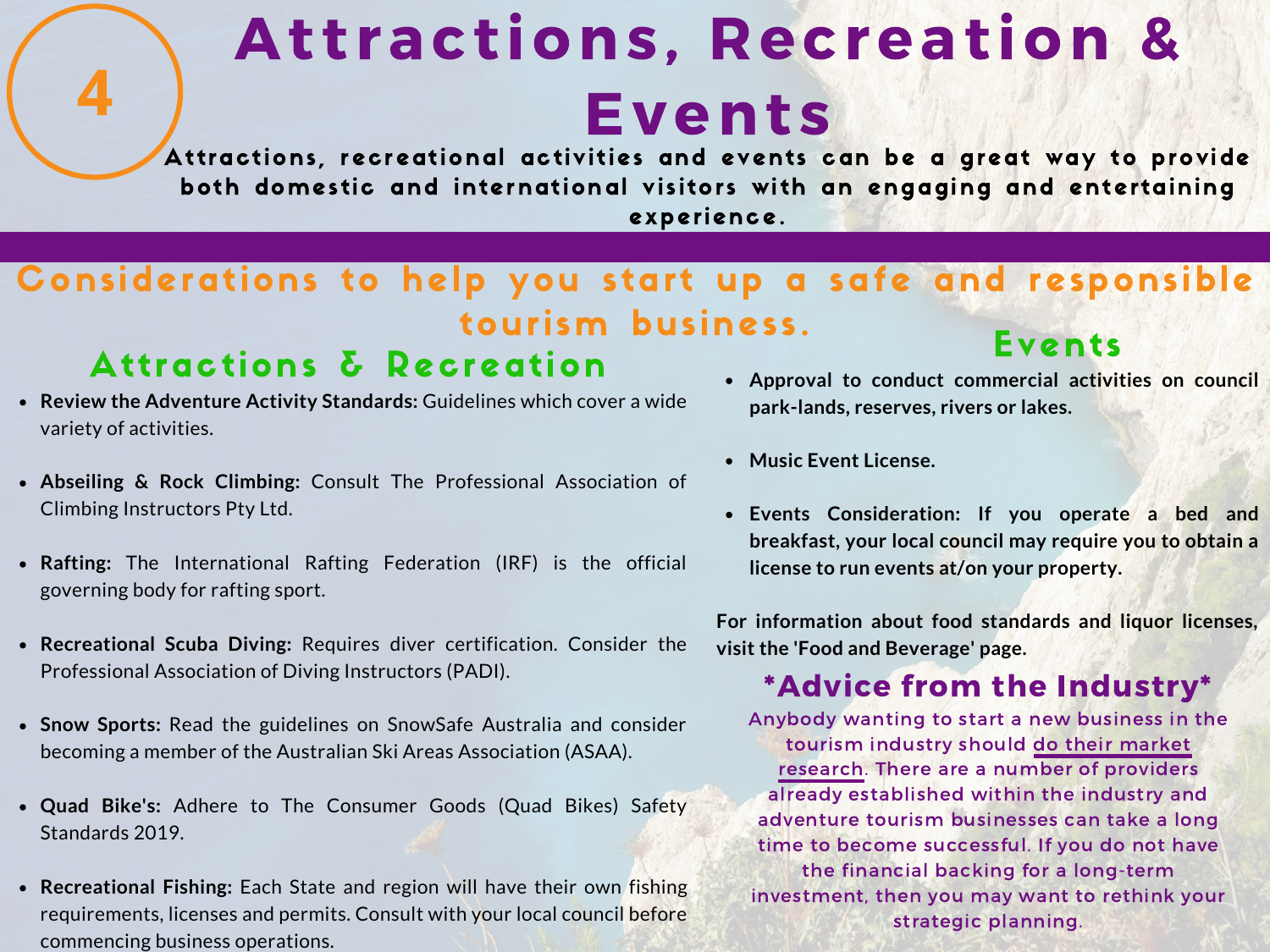If you intend to serve food and beverages as a part of your tourism business operations, there are important licenses, permits and regulations you must follow to ensure you provide food and beverages in a responsible way. Food and Beverage

#### Licenses, Permits and Guidelines for your consideration.

- **Council Permits (E.g. Food Business Notification in S.A).**
- **Participate in local council Food Safety Programs.**  $\bullet$
- **Comply with the Food Standards Australia and New**  $\bullet$ **Zealand.**
- **Review the Food Safety (SA Health) guidelines.**  $\bullet$
- *Liquor Licensing Act 1997.*  $\bullet$
- *South Australia Food Act 2001.*
- **Liquor (Licenses, approval of a responsible person,**  $\bullet$ **running a licensed venue & varying existing liquor licenses).**
- **License to play music in restaurants and cafes.**  $\bullet$
- **Trade Waste Discharge Permit.**

#### \*Advice from the Industry\*

Running a business is not just about your financial success but also about how you support your community and the environment. Use local suppliers where possible and implement environmental measures such as reducing or eliminating the need for single-use plastics.

Preparation is key! Before you start to operate a business which provides food or beverage, you should gain approval from your local council and S.A Water to help ensure your business is functional and up to standard. Having a longterm business plan, well-trained staff and a considered marketing strategy will help you avoid future complications and further improve the quality of your business.